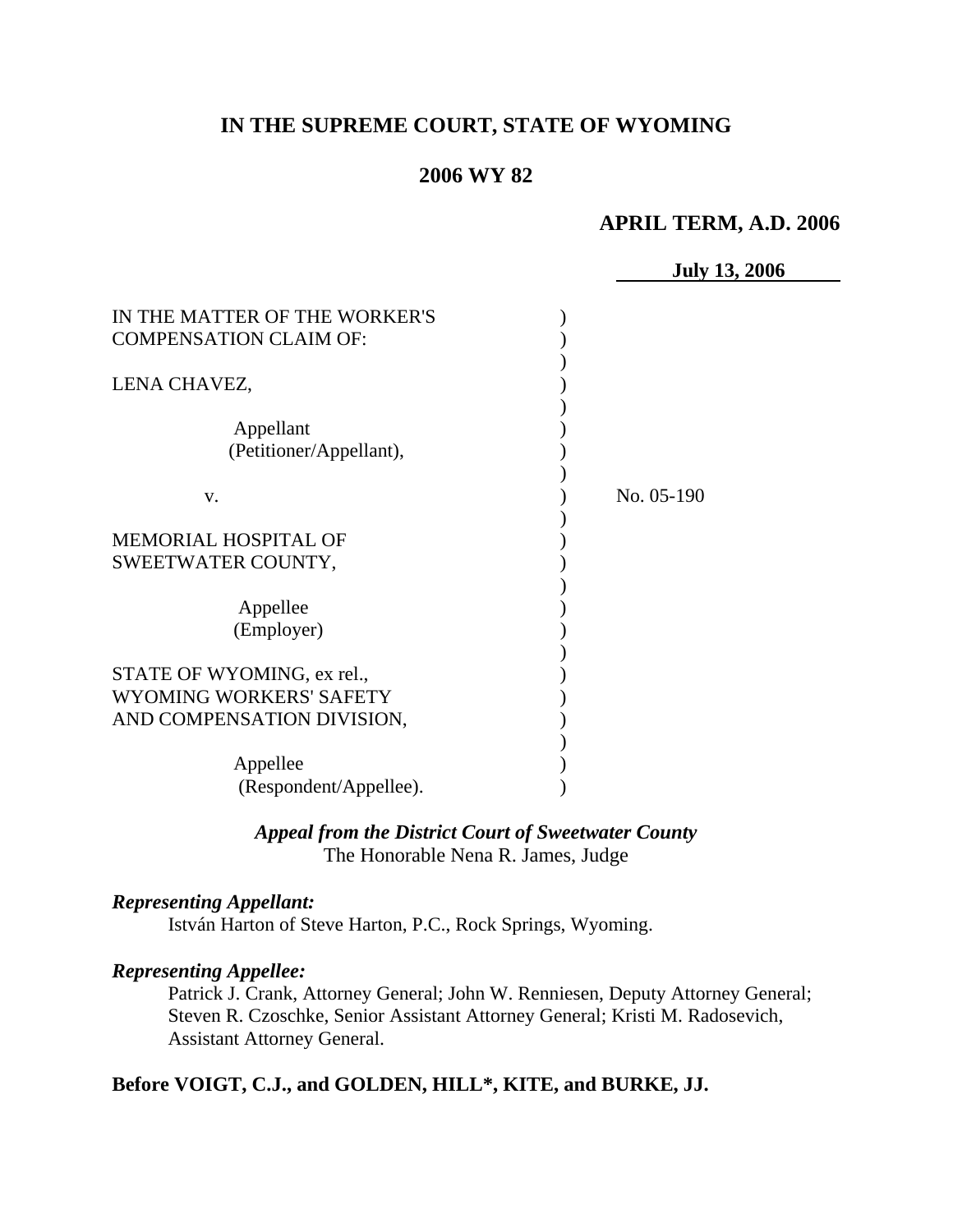**\*Chief Justice at time of expedited conference.** 

**NOTICE: This opinion is subject to formal revision before publication in Pacific Reporter Third. Readers are requested to notify the Clerk of the Supreme Court, Supreme Court Building, Cheyenne, Wyoming 82002, of typographical or other formal errors so correction may be made before final publication in the permanent volume.**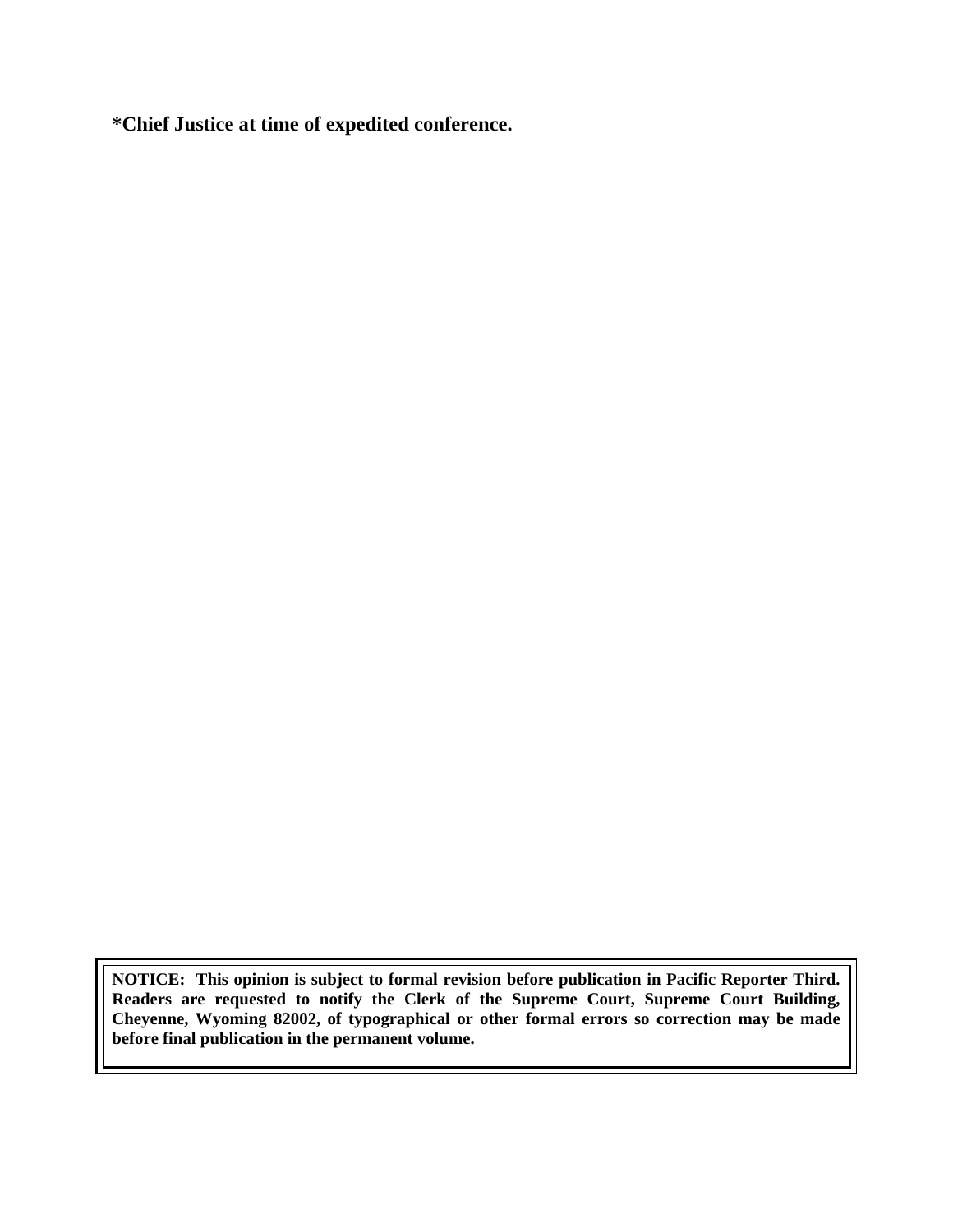### **KITE, Justice**.

[¶1] Lena Chavez challenges the Office of Administrative Hearings' (OAH) summary judgment order denying her claim for permanent partial disability (PPD) benefits. The hearing examiner decided, as a matter of law, Ms. Chavez had not suffered a loss of earning capacity because: (1) a vocational evaluation indicated she could return to work at a wage of at least 95% of her pre-injury wage; and (2) she had accepted a job in Scottsbluff, Nebraska at a wage greater than her pre-injury wage. After the district court affirmed the OAH decision, Ms. Chavez appealed to this Court. We agree no genuine issues of material fact existed regarding Ms. Chavez's return to work at a wage greater than her pre-injury wage and the division was entitled to judgment as a matter of law. We affirm.

#### **ISSUES**

[¶2] Ms. Chavez articulates several issues on appeal:

- A. Was the Office of Administrative Hearings' action not in accordance with the law when it upheld the Division's denial of permanent partial disability benefits based upon the employee's employment subsequent to the determination denying benefits?
- B. Was the Office of Administrative Hearings' action not in accordance with the law when it upheld the Division's denial of permanent partial disability benefits based upon the employee's employment outside the State of Wyoming?
- C. Was the Office of Administrative Hearings' action not in accordance with the law and contrary to constitutional right, power, privilege or immunity when it upheld the Division's denial of permanent partial disability benefits based upon the bare criteria of availability of employment at 95% of the employee's pre-injury wage, without further inquiry?
- D. Was the Office of Administrative Hearings' action arbitrary, capricious or otherwise not in accordance with the law when it granted summary judgment in the face of conflicting material facts about the availability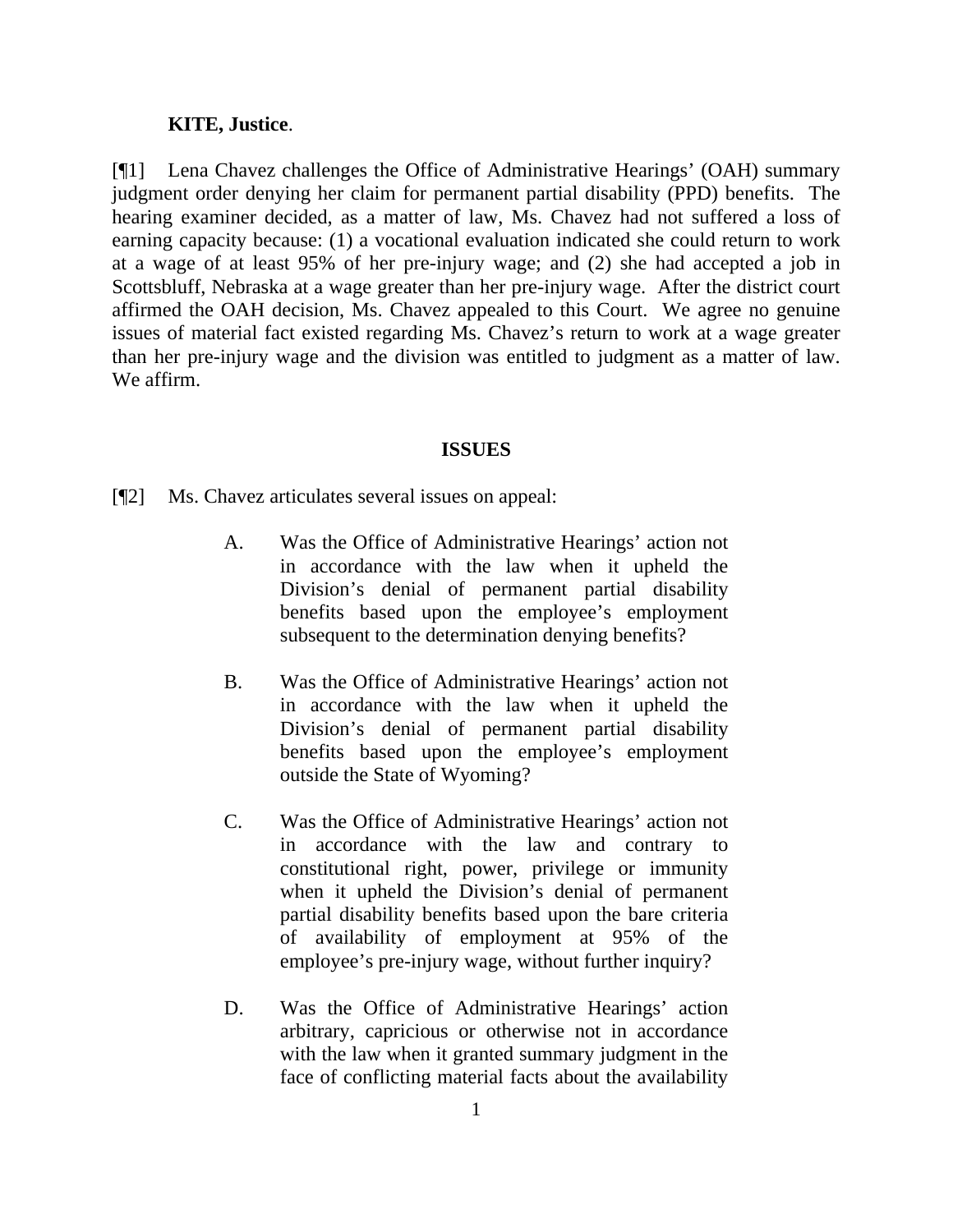of employment at 95% of the employee's pre-injury wage?

The division presents a single issue:

 Whether the Office of Administrative Hearings' decision granting summary judgment to the Wyoming Workers' Compensation Division is in accordance with law?

### **FACTS**

[¶3] The underlying facts of this case are undisputed. Ms. Chavez suffered a workrelated injury to her cervical spine on October 27, 1999, while working for Memorial Hospital of Sweetwater County (Memorial Hospital) as a certified nursing assistant (CNA) and unit secretary. At the time Ms. Chavez was injured, she was earning \$7.44 per hour. She continued to work at Memorial Hospital until she underwent surgery in July of 2002. When her physician released her to return to work, he imposed certain restrictions upon her activities, including a fifty-pound lifting restriction, no overhead work, and no repetitive motions. Because of her restrictions, she could no longer work as a CNA at Memorial Hospital.

[¶4] In November 2002, Ms. Chavez applied for and received a fifteen percent (15%) permanent partial impairment award. She subsequently applied for PPD benefits claiming she had experienced a loss of earning capacity as a result of the work-related injury. The division's vocational evaluator concluded she was qualified to perform several different types of jobs, including hospital admitting clerk, teacher aide, and night auditor. The vocational evaluator contacted ten employers in Sweetwater and surrounding counties in Wyoming and located some job openings for those positions, including one opening for an admitting clerk at Memorial Hospital. Two of the ten employers indicated they paid wages of at least 95% of the wage Ms. Chavez was earning when she was injured. The vocational evaluation also noted Ms. Chavez was willing to consider relocating to Scottsbluff, Nebraska for employment. Relying upon the vocational evaluation, the division issued a final determination denying her claim for PPD benefits. Ms. Chavez objected to the division's final determination and requested a hearing.

[¶5] On April 23, 2003, Ms. Chavez began working as a CNA in Scottsbluff, Nebraska at a wage of \$11.00 per hour. After the division learned of her employment, it filed a motion for summary judgment claiming there were no genuine issues of material fact and, as a matter of law, she was not entitled to PPD benefits. The hearing examiner granted the division's summary judgment motion. Ms. Chavez petitioned the district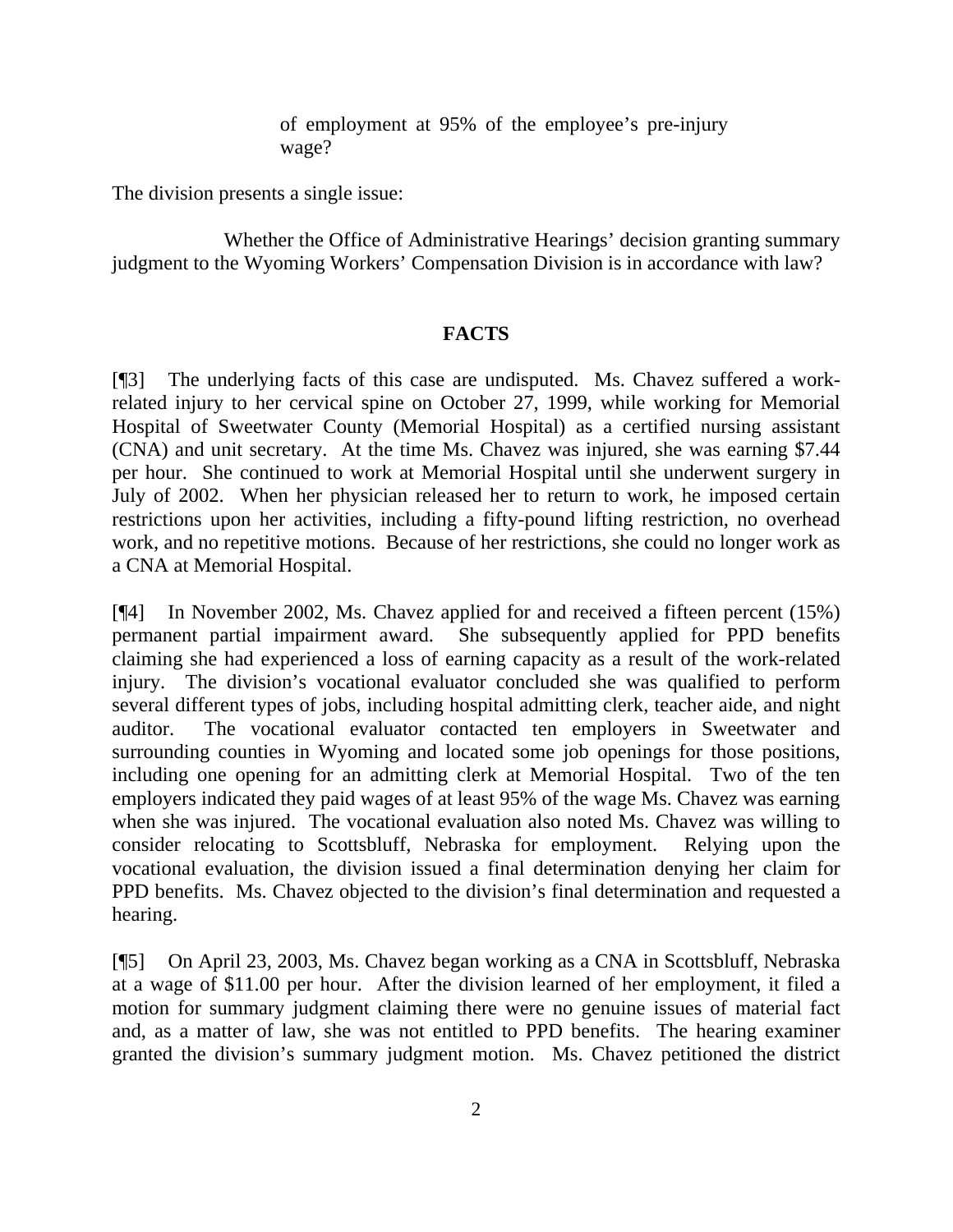court for review of the OAH decision, and the district court affirmed. She then filed a notice of appeal with this Court.

### **STANDARD OF REVIEW**

[¶6] In reviewing an appeal from a district court's decision on a petition for review of an administrative action, we afford no deference to the district court's decision and, instead, review the case as if it came directly from the agency. *Newman v. State ex rel. Wyo. Workers' Safety and Comp. Div.,* 2002 WY 91, ¶ 7, 49 P.3d 164, 166 (Wyo. 2002). The summary judgment procedures set forth in W.R.C.P. 56 apply to worker's compensation cases. *Shaffer v. State ex. rel. Wyo. Workers' Safety and Comp. Div.,*  960 P.2d 504, 506 (Wyo. 1998); *Neal v. Caballo Rojo, Inc.,* 899 P.2d 56, 58 (Wyo. 1995). Thus, we apply our typical standard for reviewing summary judgments:

> Summary judgment motions are determined under the following language from W.R.C.P. 56(c):

> > The judgment sought shall be rendered forthwith if the pleadings, depositions, answers to interrogatories, and admissions on file, together with the affidavits, if any, show that there is no genuine issue as to any material fact and that the moving party is entitled to a judgment as a matter of law.

 The purpose of summary judgment is to dispose of suits before trial that present no genuine issue of material fact. *Moore v. Kiljander*, 604 P.2d 204, 207 (Wyo.1979). . . . A fact is material if proof of that fact would have the effect of establishing or refuting one of the essential elements of a cause of action or defense asserted by the parties. *Schuler v. Community First Nat. Bank*, 999 P.2d 1303, 1304 (Wyo.2000). The summary judgment movant has the initial burden of establishing by admissible evidence a prima facie case; once this is accomplished, the burden shifts and the opposing party must present specific facts showing that there is a genuine issue of material fact. *Boehm v. Cody Country Chamber of Commerce*, 748 P.2d 704, 710 (Wyo.1987); *Gennings v. First Nat. Bank of Thermopolis*, 654 P.2d 154, 156 (Wyo.1982).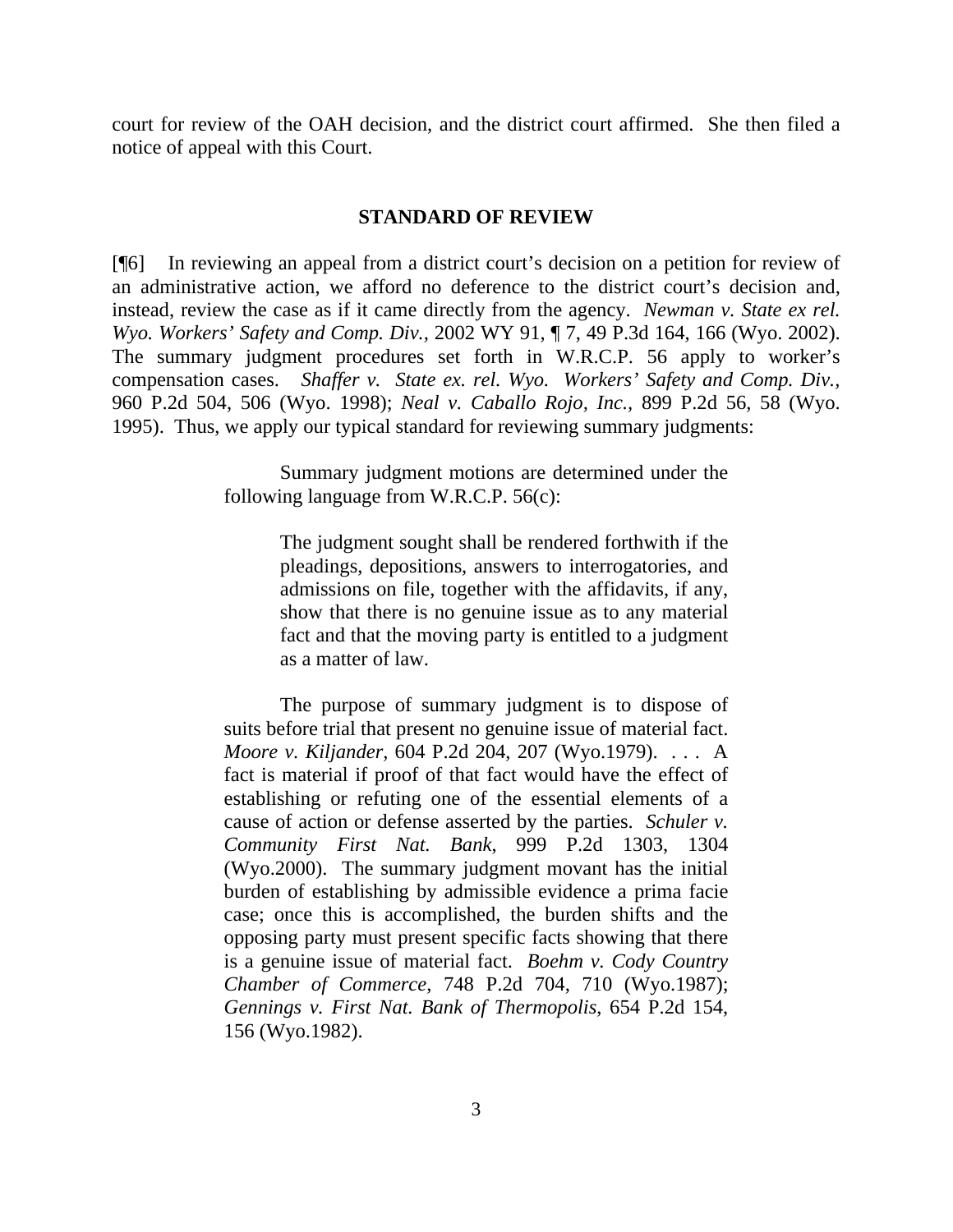This Court reviews a summary judgment in the same light as the district court, using the same materials and following the same standards. *Unicorn Drilling, Inc. v. Heart Mountain Irr. Dist.*, 3 P.3d 857, 860 (Wyo.2000) (quoting *Gray v. Norwest Bank Wyoming, N.A.*, 984 P.2d 1088, 1091 (Wyo.1999)). The record is reviewed, however, from the vantage point most favorable to the party who opposed the motion, and this Court will give that party the benefit of all favorable inferences that may fairly be drawn from the record. *Garcia v. Lawson*, 928 P.2d 1164, 1166 (Wyo.1996).

*McGee v. Caballo Coal Co*., 2003 WY 68, ¶ 6, 69 P.3d 908, ¶ 6 (Wyo.2003) (quoting *Garnett v. Coyle*, 2001 WY 94, ¶ ¶ 3- 5, 33 P.3d 114, ¶ ¶ 3-5 (Wyo.2001)).

*Markstein v. Countryside I, L.L.C.*, 2003 WY 122, ¶ 11, 77 P.3d 389, 393 (Wyo. 2003). *See also*, *Cathcart v. State Farm Mut. Auto. Ins. Co.,* 2005 WY 154, ¶ 11, 123 P.3d 579, 585 (Wyo. 2005). The interpretation and correct application of the provisions of the Wyoming Worker's Compensation Act are questions of law, which we review *de novo. Ludwig v. State ex rel. Wyo. Workers' Safety and Comp. Div.,* 2004 WY 34, ¶ 7, 86 P.3d 875, 877-78 (Wyo. 2004).

#### **DISCUSSION**

[¶7] Ms. Chavez applied for PPD benefits claiming she had suffered a loss of earning capacity as a result of her work-related back injury. "Permanent partial disability" is defined as "the economic loss to an injured employee . . . resulting from a permanent physical impairment[.]" Wyo. Stat. Ann. § 27-14-102(a)(xv) (LexisNexis 2005). *See also*, *Philips v. TCI-The Industrial Co. of Wyoming, Inc.,* 2005 WY 40, ¶ 29, 109 P.3d 520, 533 (Wyo. 2005). Wyo. Stat. Ann. § 27-14-405(h) (LexisNexis 2005) sets out the requirements for PPD benefits:

> (h) An injured employee awarded permanent partial impairment benefits may apply for a permanent disability award subject to the following terms and conditions:

(i) The injured employee is because of the injury, unable to return to employment at a wage that is at least ninety-five percent (95%) of the monthly gross earnings the employee was earning at the time of injury;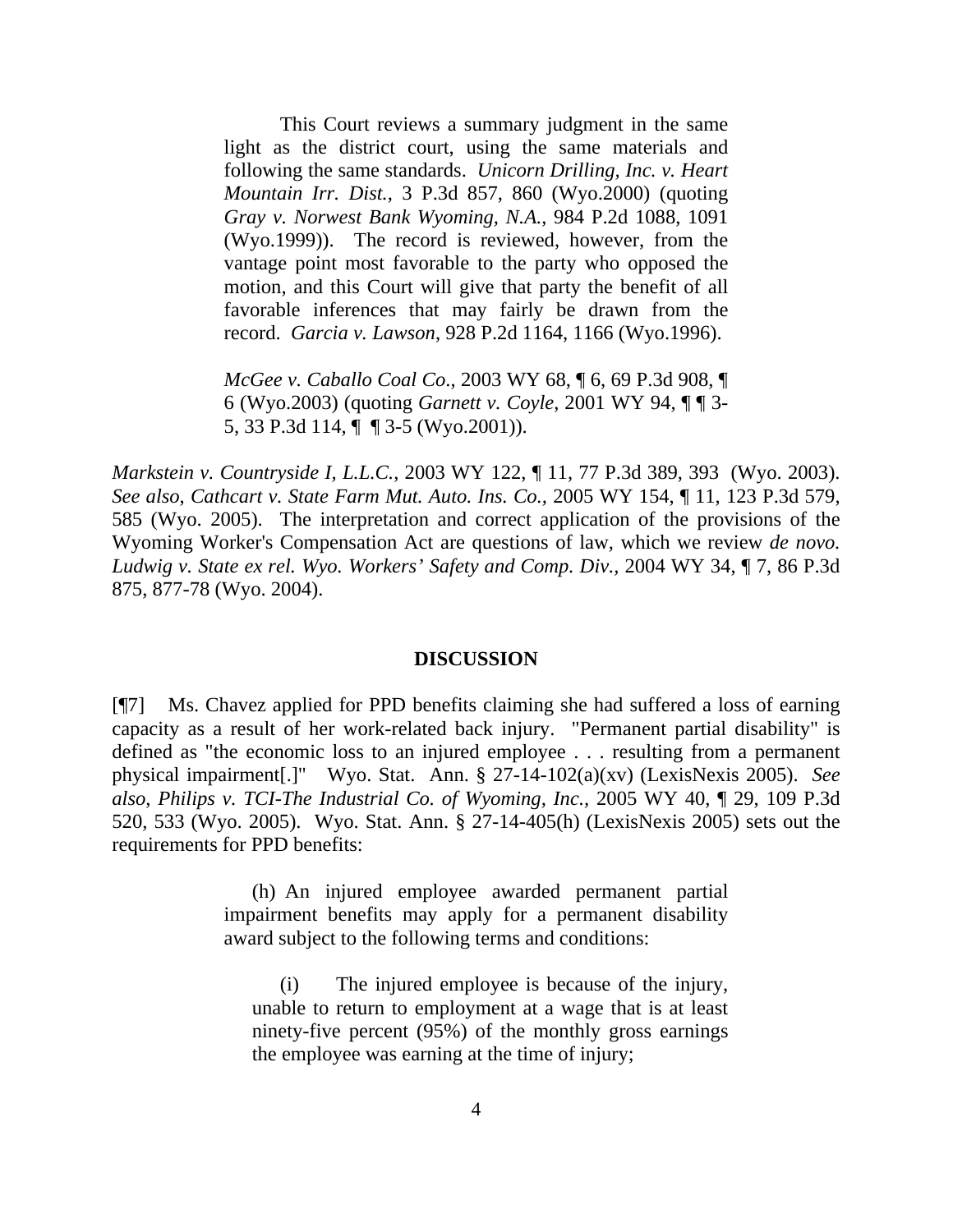(ii) An application for permanent partial disability is filed not before three (3) months after the date of ascertainable loss or three (3) months before the last scheduled impairment payment, whichever occurs later, but in no event later than one (1) year following the later date; and

(iii) The employee has actively sought suitable work, considering the employee's health, education, training and experience.

An injured worker has the burden of proving each of the elements of his or her claim by a preponderance of the evidence. *Abeyta v. State ex. rel. Wyo. Workers' Safety and Comp. Div.,* 2004 WY 50, ¶ 5, 88 P.3d 1072, 1075 (Wyo. 2004).

[¶8] In determining whether an employee has suffered a loss of earning capacity, both medical and non-medical evidence may be relevant. *McCarty v. Bear Creek Uranium Co.,* 694 P.2d 93, 94-95 (Wyo. 1985). Factors to be considered in determining whether the employee suffered a loss of earning capacity include the employee's physical impairment, including the nature and extent of her injury, age, education, actual earnings, including pre-injury and post-injury earnings, ability to continue pre-injury employment, and post-injury employment prospects.<sup>[1](#page-6-0)</sup> *Id.*; *State ex rel. Wyo. Worker's Comp. Div. v. White,* 837 P.2d 1095 (Wyo. 1992). *See also*, *Whiteman v. Workers' Safety and Comp. Div., Dep't of Employment,* 987 P.2d 670 (Wyo. 1999). No single factor is determinative of the issue. "The evidence of wages earned by the employee is material to the question of the employee's earning capacity and is entitled to whatever weight the fact finder gives to it. 'A workman's post-injury earnings is evidence which, depending upon the circumstances of an individual case, may be of great, little, or no importance in determining loss of earning capacity.'" *McCarty*, 694 P.2d at 95*,* quoting *Ford v. State Accident Ins. Fund,* 492 P.2d 491, 493 (Or. 1972) (some citations omitted).

[ $[$ [9] The controversy in this case concerns whether, under  $\S$  27-14-405(h)(i), Ms. Chavez was able to return to work at a wage of at least 95% of the amount she was earning at the time of her injury. When she was injured, Ms. Chavez was earning \$7.44 per hour.<sup>[2](#page-6-1)</sup> The hearing examiner considered the vocational evaluation and her Nebraska

<span id="page-6-0"></span><sup>&</sup>lt;sup>1</sup> These factors were actually incorporated into prior versions of the statute. *See, e.g.*, § 27-14-405 (b)(xvi) (1991 Repl. Vol.). A list of specific factors is no longer included in the statutory language; nevertheless, the factors are still relevant to our loss of earning capacity analysis. *See Whiteman v. Workers' Safety and Comp. Div., Dep't of Employment,* 987 P.2d 670, 673 (Wyo. 1999).

<span id="page-6-1"></span><sup>&</sup>lt;sup>2</sup> The current version of § 27-14-405 was used in deciding Ms. Chavez's PPD claim, despite the fact she was injured in 1999 when a different version of the statute was in effect. In addition, although §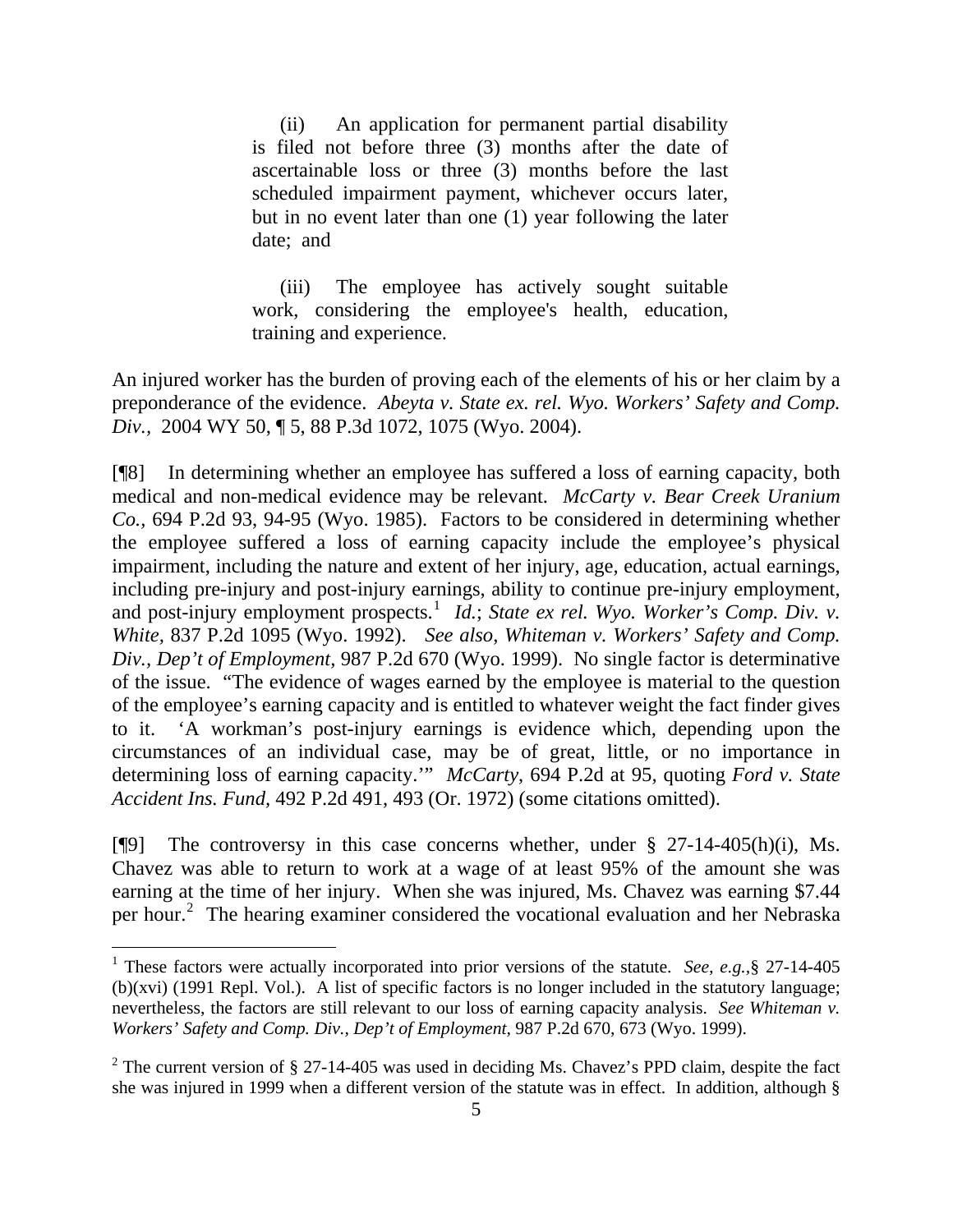employment in concluding she had not suffered a loss of earning capacity as a result of her work-related back injury. The vocational evaluation took into account the factors articulated in *McCarty* and *White*, including Ms. Chavez's physical limitations, work history, pre-injury wages, age, education, and intentions as to employment in the future. It then listed employment positions available in Wyoming that would accommodate her physical limitations and paid 95% of her pre-injury wage.

[¶10] The hearing examiner's findings regarding the vocational evaluation stated, in part:

- 8. Based upon the medical records, as well as the Functional Capacity Evaluation, a Vocational Evaluation was completed by Concentra on February 27, 2003. According to the Vocational Evaluation, it was found that two of the ten jobs contacted by the vocational evaluator reported an hourly starting wage of that was at least 95% of the Claimant's pre-injury wage.
- 9. Further, the vocational evaluation listed a number of positions that the Claimant may have been qualified for, and listed some employers who actually then had current openings in those occupational fields. Those jobs were in Sweetwater, Lincoln, Albany and Teton counties in Wyoming. Some of the jobs would have paid 95% of the claimant's gross monthly earnings at the time of her injury.

[¶11] Ms. Chavez claims genuine issues of material fact exist regarding whether employment was actually available to her in Wyoming. She argues, despite the vocational evaluation's conclusions, Memorial Hospital would not hire her as an admitting clerk because she could not type at least forty words per minute and she was unable to find other suitable employment in the geographical area.

l

<sup>27-14-405</sup> states the employee's pre-injury and post-injury monthly gross earnings should be compared, the hearing examiner used her pre-injury and post-injury hourly wages in determining whether she qualified for PPD benefits. Ms. Chavez does not challenge the use of the current statute or her hourly wages instead of her monthly gross earnings in determining her loss of earning capacity. *See*, *State ex rel. Wyo. Workers' Safety and Comp. Div. v. Savicki,* 2004 WY 71, 92 P.2d 294 (Wyo. 2004) (using the same type of analysis).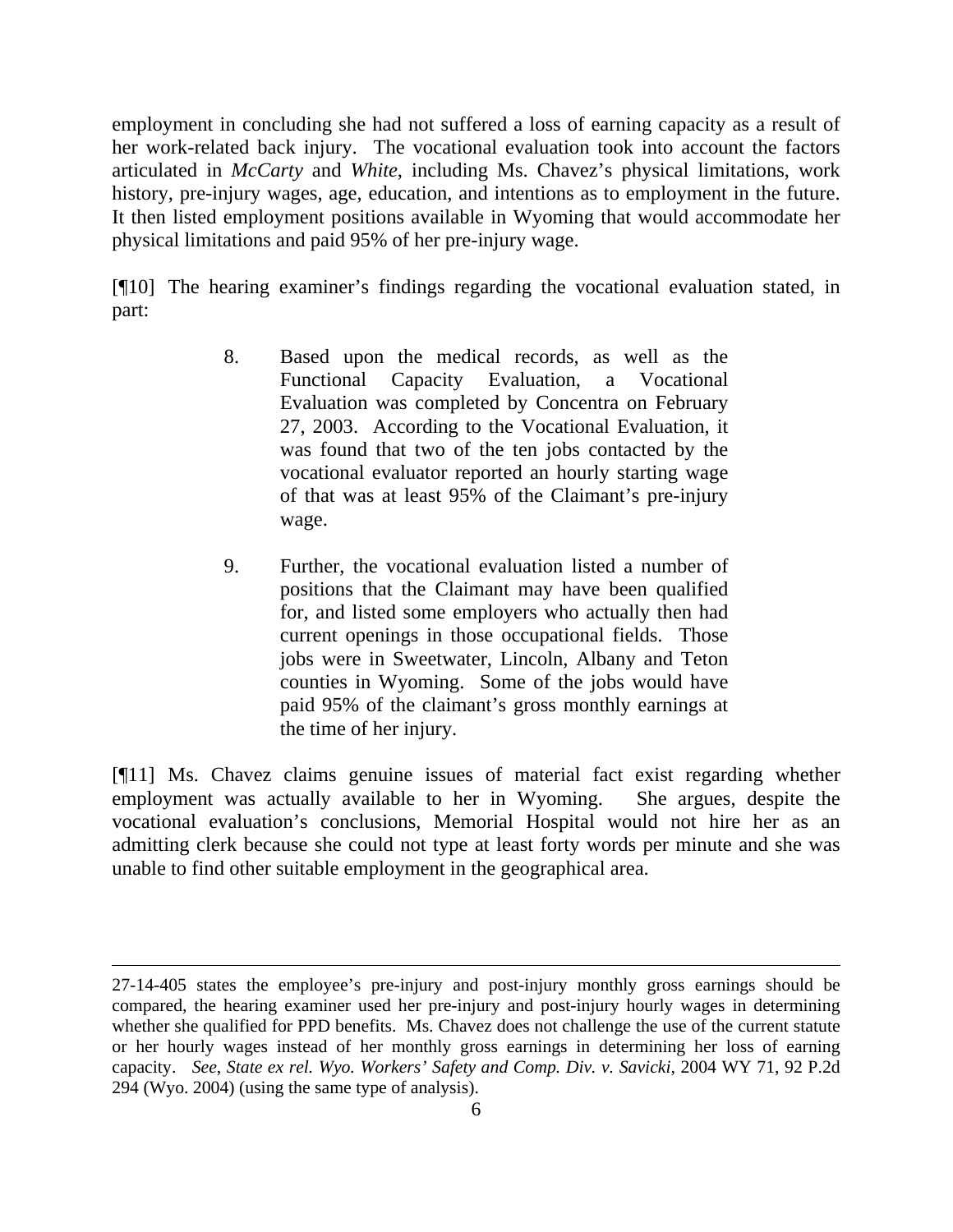[¶12] However, the hearing examiner looked beyond the vocational evaluation and relied upon Ms. Chavez's employment in Nebraska in granting summary judgment. Ms. Chavez argues her Nebraska employment should not have been considered in determining whether she was entitled to PPD benefits because: 1) she commenced the job after she applied for and was denied PPD benefits by the division; and 2) the job was not located in Wyoming. According to Ms. Chavez, the hearing examiner should have considered only the circumstances existing when she applied for and was denied benefits, i.e. she was unemployed and living in Wyoming. She argues, therefore, her post-injury wage was \$0.00 per hour.

[¶13] The OAH summary judgment order contained the following conclusions:

12. In the matter at hand, when considering all the factors elaborated in the *White* case, the bottom line is the Claimant has returned to work at a wage of 95% of her pre-injury wage. The law does not say she must be rehired at her previous position. In this case, for whatever reason the Claimant was not able to return to Memorial Hospital of Sweetwater County. However, she was willing to take work in Scottsbluff with accommodation. The facts are such that despite the Claimant's condition at the time of the vocational evaluation, she returned to work at a similar position despite her injury.

\* \* \*

14. The bottom line is she was able to return to work despite her injury. The fact it was not the employer at the time of the injury is irrelevant. Accordingly, the Claimant is not eligible for a permanent partial disability award. In the matter at hand there is no dispute as to the fact that the Claimant has returned to work at a wage of more than she was making at the time of injury. Accordingly there is no dispute as to these ultimate facts.

[¶14] We turn first to Ms. Chavez's claim her employment in Nebraska should not be considered in determining whether she had suffered a loss of earning capacity because she did not commence that job until after she had applied for, and been denied, PPD benefits. Ms. Chavez's argument is not supported by our precedent. The *White* factors specifically foresee taking into account evidence of the employee's post-injury earnings and job prospects, regardless of when the employee commences that employment. The focal point for a loss of earnings analysis is the employee's actual ability or inability to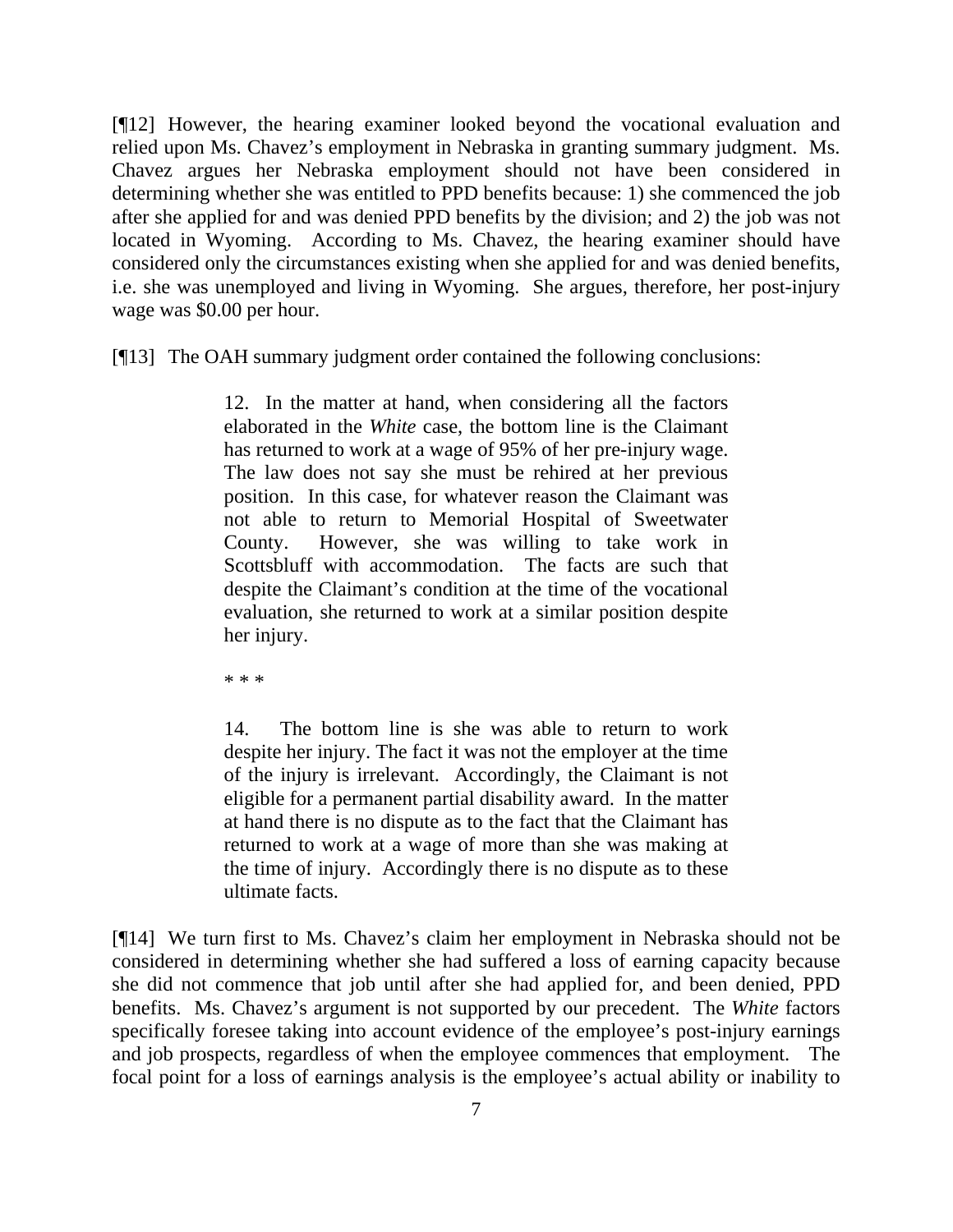return to employment at a comparable or higher wage because of the work-related injury. *State ex rel. Wyo. Workers' Safety and Comp. Div. v. Savicki,* 2004 WY 71*,* ¶ 14, 92 P.3d 294, 297 (Wyo. 2004); *State ex rel. Wyo. Workers' Safety and Comp. Div. v. Connor,* 12 P.3d 707, 710-11 (Wyo. 2000). Our decision in *Savicki* is instructive on this issue. Mr. Savicki was a drywaller, earning \$17.00 when he suffered a work-related injury. His post-injury earnings were described as follows:

> After being released to work after his injury, Savicki was hired in September 2000 to begin working at the Hitching Post in Cheyenne as a van driver for \$5.75 an hour. Before he started that position, Savicki saw a classified ad for a job with Blazer Water Proofing Systems (Blazer) and applied for the job. Savicki was hired by Blazer and went to work for them on September 16, 2000, out of their Aurora, Colorado, office.

> Savicki's starting salary was \$14.00 per hour. On August 30, 2001, when Savicki submitted his application for permanent partial disability (PPD) benefits, he stated that he was being paid \$15.00 per hour. After the end of August 2001, Savicki received wage increases at various times during the course of his employment with Blazer until June 2002 when he traveled or acted as a supervisor. At various times, when he returned to regular duties, his wages dropped back to \$15.00 per hour but varied to as high as \$17.50 per hour. In March of 2002, he received a merit raise to \$16.50 per hour.

*Savicki,* ¶ 5-6, 92 P.3d at 295. The division advocated averaging Savicki's post-injury wages, which would have resulted in a finding he had not suffered a loss of earning capacity and was not, therefore, entitled to PPD benefits. *Savicki*, ¶¶ 8, 12, 95 P.3d at 295. The hearing examiner disagreed with the division's position and, instead, compared the claimant's wage at the time of the injury with his wage when he first returned to work after his injury, resulting in an award of PPD benefits. *Savicki*, ¶ 13, 92 P.3d at 296.On appeal, we concluded the hearing examiner correctly interpreted the statute and compared the claimant's wages at those two points in time in order to determine whether the injury had impaired his ability to earn a living. *Id.* Mr. Savicki's employment status and wage at the time he applied for and/or was denied PPD benefits played no part in our analysis. Instead, we concluded the hearing examiner correctly focused on Mr. Savicki's wage when he first returned to work following his injury because it demonstrated the effect of his injury on his earning capacity.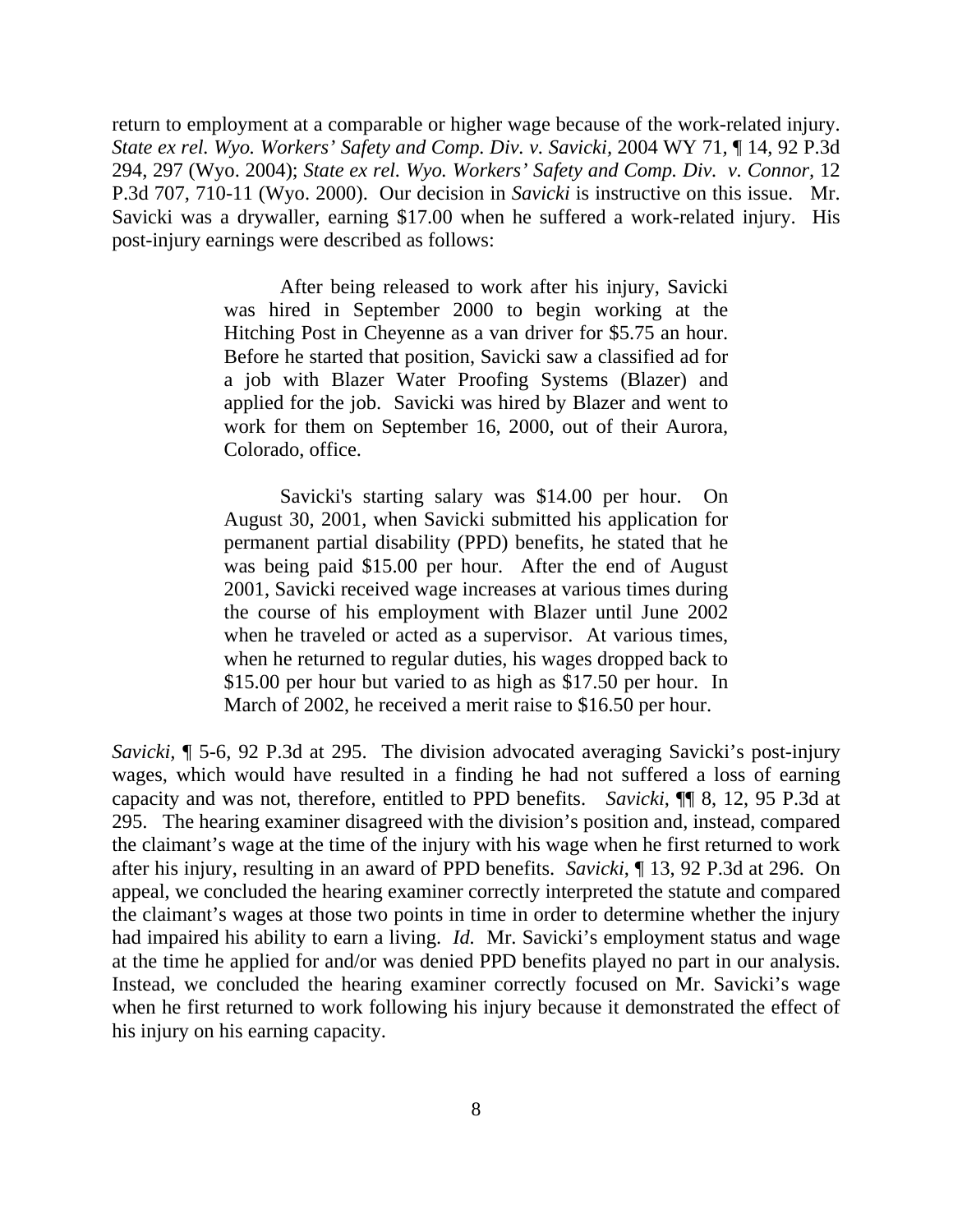[¶15] Applying these principles to this case, it is clear the hearing examiner did not err by considering Ms. Chavez's post-injury employment even though it commenced after she applied for and was denied PPD benefits. Consistent with *Savicki,* the hearing examiner considered Ms. Chavez's CNA job in Nebraska because it was her first employment after she returned to work following her surgery, irrespective of when she filed her PPD application. Ms. Chavez secured employment in a position similar to the one she held when she was injured at a wage considerably higher than her pre-injury wage. The focus of the statute is on the injured employee's actual ability to earn. If we were to accept Ms. Chavez's argument that employment commencing after the filing of an application for PPD benefits may not be considered, employees would have a disincentive to return to work following an injury. Such an interpretation would clearly be inconsistent with § 27-14-405(h)(iii), which requires employees to show they have actively sought suitable work in order to qualify for PPD benefits. The hearing examiner did not err, as a matter of law, by considering Ms. Chavez's actual post-injury employment even though it commenced after she applied for and was denied PPD benefits.

[¶16] Next, Ms. Chavez claims the hearing examiner erred by considering her employment outside of Wyoming, relying upon our decision in *Lunde v. State ex rel. Wyo. Workers' Comp. Div.,* 6 P.3d 1256 (Wyo. 2000). We do not agree with Ms. Chavez's claim that *Lunde* prohibits consideration of her employment in Nebraska. *Lunde* stands only for the proposition that a vocational evaluation must consider available jobs in Wyoming. Our holding in that case does not prohibit a hearing examiner from considering an employee's actual employment in another state.

[¶17] Again, the focus must be upon the employee's true ability to earn a living. If we were to disregard the reality of an employee being employed at a wage higher than her pre-injury wage, albeit in another state, we would not be evaluating her true ability to earn a living. The hearing examiner did not err by relying upon Ms. Chavez's actual employment in Nebraska in determining whether she had suffered a loss of earning capacity.

[¶18] Ms. Chavez also argues the hearing examiner violated public policy and her constitutional right to travel or, what she terms the "reciprocal freedom to stay put," by penalizing her for accepting a job in Nebraska. We do not need to address this argument because the record clearly shows she chose to accept the CNA position in Nebraska. In fact, the vocational evaluator noted Ms. Chavez expressed a willingness to relocate to Nebraska before the division denied her claim. The hearing examiner's denial of her application for PPD benefits had no impact upon her right to travel or to "stay put."

[¶19] No dispute of fact existed concerning Ms. Chavez's actual post-injury employment. Therefore, we conclude the hearing examiner properly granted summary